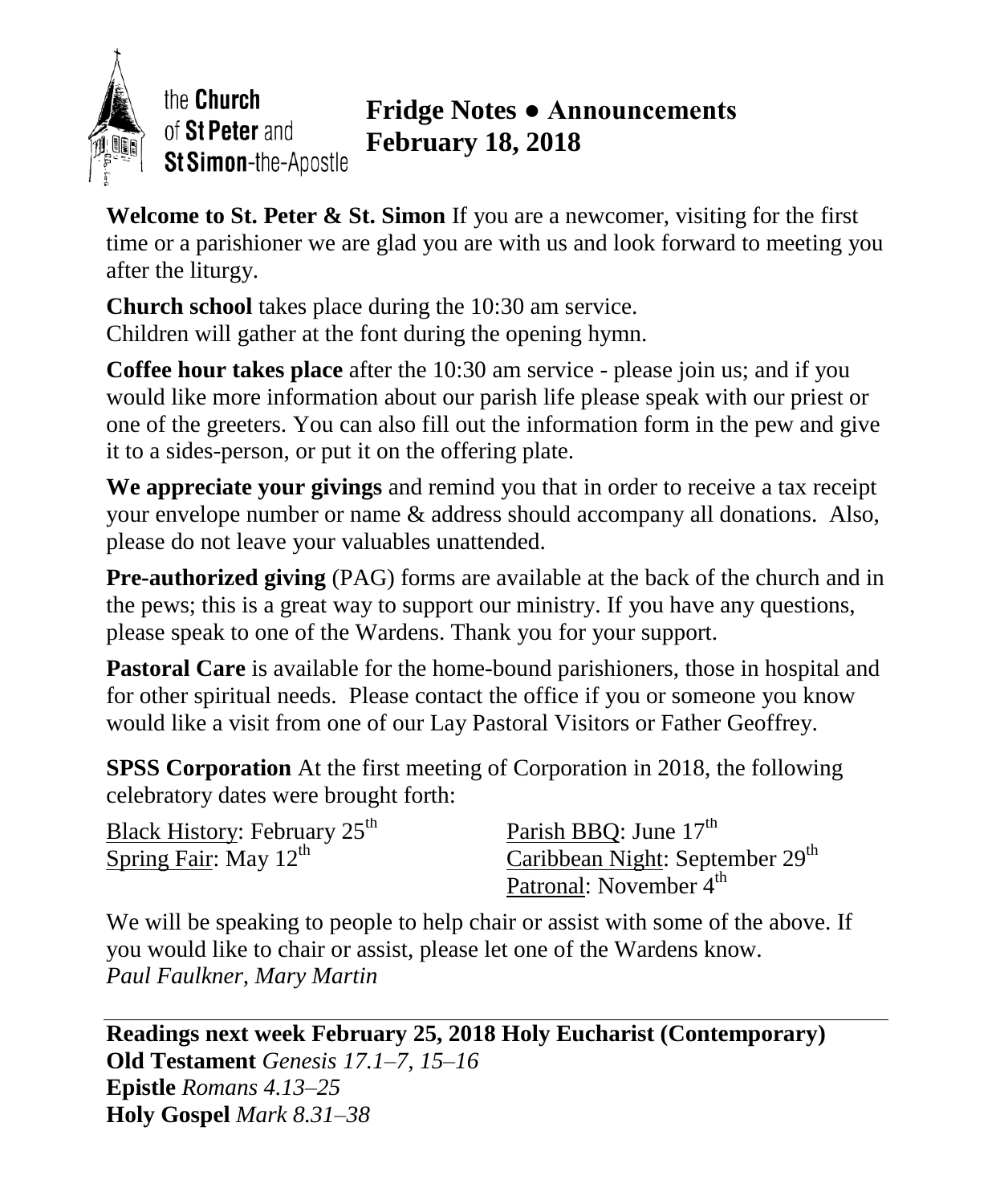#### **THIS WEEK AT ST. PETER & ST. SIMON**

**Wednesday, February 21:** Lenten Feria

11 am – Holy Eucharist with Anointing for Healing (in the Chapel)

**Sunday, February 25:** The Second Sunday in Lent

- 8:30 am Holy Eucharist celebrated from The *BCP*
- 9:30 am Coffee & Conversation discussing the readings of the day.
- 10:30 am Holy Eucharist (Contemporary)
- 12 noonAnnual Vestry

**Tuesday, February 27:** 7 pm Stewardship Team Orientation

**Sunday, March 4:** 4 pm Lent 3 Choral Evensong

**Sunday, March 18:** 4 pm Lent 5 Music, Readings and Prayer

**Sunday, March 25:** Palm Sunday

**Thursday, March 29:** 7 pm Maundy Thursday Service

**Friday, March 30:** 10:30 am Good Friday Service

**Saturday, March 31:** 8 pm The Great Vigil

**Sunday, April 1:** Easter Day

**Last Tuesday of every Month:** 6 pm Candlelight Evening Prayer Service

## **Spiritual Development and Discipleship**

This year we will have two study sessions during Lent.

- At the invitation of the Archbishop we will join with parishes across the Diocese in a programme called *"Meeting Jesus in the Gospel of John",* a Lenten journey created by the Society of St. John the Evangelist in Boston offered to help us renew our relationship with the crucified and risen Christ. There is a nominal cost of \$5 for the work booklets. Sessions at St. Peter and St. Simon will take place on March 4, 11 and 18 following the 10:30 service (with a light lunch). We will also have two joint sessions with Fr Greg Carpenter and the people of St. Jude, Wexford on Saturday March 10 & 24. 10 am -1230 pm. Locations for these two sessions are still to be confirmed.
- We will also have a Book Study, reading together "*Being Disciples, Essentials of the Christian Life"*, by Rowan Williams. Tuesday, February 20, March 6, 13, 20 – Light Supper at 6.15 pm with the study from  $7 -$ 8.30 pm.

The sign-up sheet for both these sessions is in the Lobby of the Church.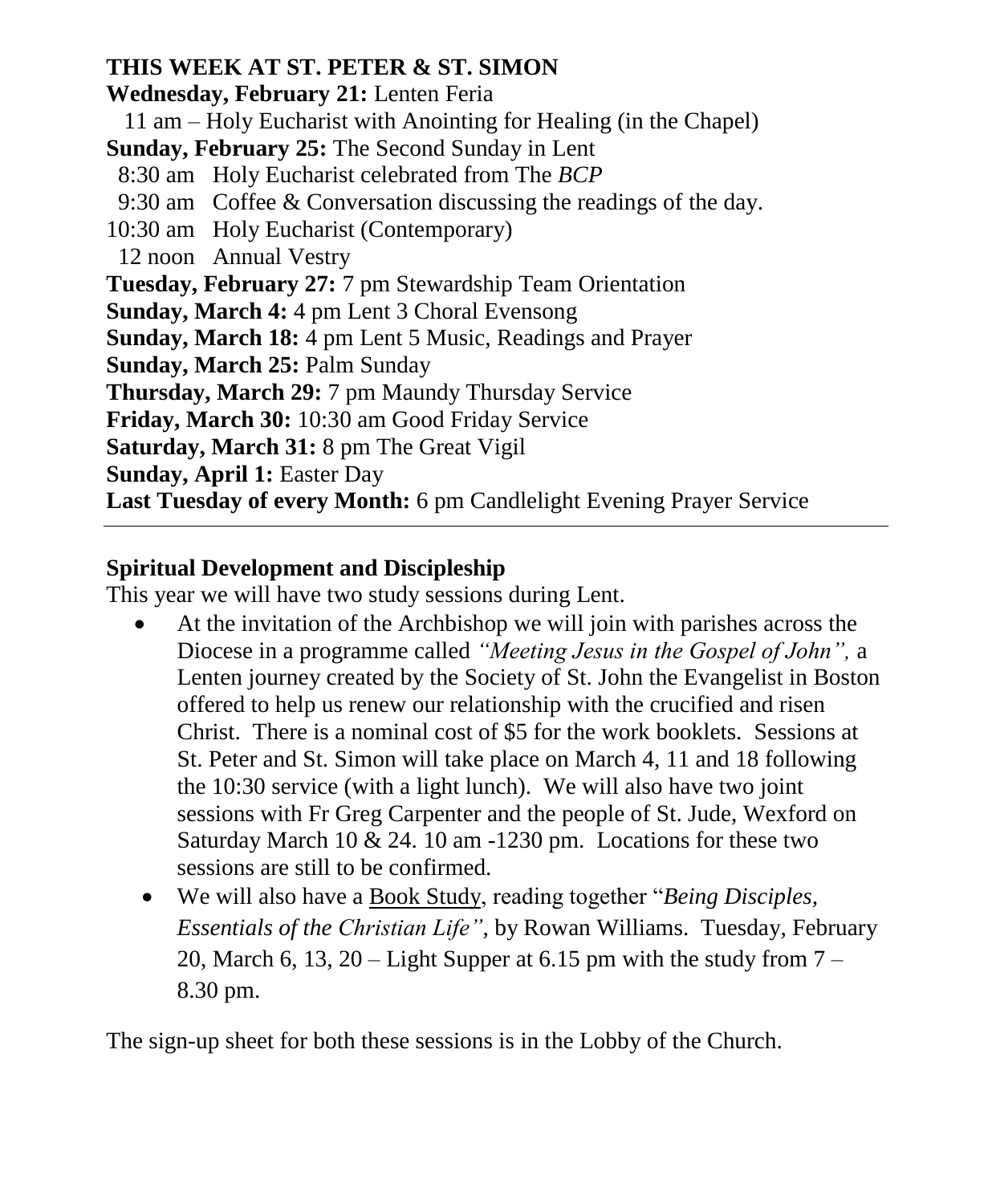### **Lent & Holy Week**

*Lent 3-March 4:* Choral Evensong at 4 pm *Lent 5 - March 18 at 4 pm* "A Lenten Meditation through Music, Readings & Prayer" *Palm Sunday - March 25:* Services at 8:30 and 10:30 am *Maundy Thursday – March 29:* Service at 7 pm *Good Friday – March 30* Ecumenical Walk at 8:00 am/The Solemn Liturgy at 10:30 am *Holy Saturday – March 31:* The Great Vigil at 8 pm *Easter Day – April 1*: Services at 8:30 and 10:30 am *We will welcome the Right Reverend Michael Bedford-Jones to celebrate and preach.*



Bishop Kevin Robertson invites the clergy and lay people of York-Scarborough to a Town Hall Meeting. Please join us on Saturday, Diocese of Toronto March 3, 2018 at the Church of St. Andrew, Scarborough for an

opportunity to share hopes, dreams and practical ideas about ministry in your parish and the wider community. We will explore where God may be leading us as we look to the future. This event is open to all clergy and lay people across York-Scarborough.

#### **Social Justice and Advocacy**

 **Social Justice Vestry Motion on Affordable Housing & Homelessness** February is Vestry month! Archbishop Colin has asked all parishes in the Diocese to consider supporting this year's social justice vestry motion on affordable housing and homelessness. The motion and backgrounder, as well as many other resources for learning more about this issue, are available on the Diocesan website at [www.toronto.anglican.ca/sjac-vestrymotion](http://r20.rs6.net/tn.jsp?f=001Ekn5tszf_3PgAvMWrMwZ1haq9u_Jdv1rjh_60zqlAkrknY8VrhIl2_FHRXvvneMHTWU4QOFjpfUn3NCRARSC4bkLBv1fzkk7pVpUbOkhMDJox6sj6p5ceeOFMAlDnq_HqSLY8xT7RC45WynQdDH369JhwtTYdqLPQSjWJWQl6GqXiX0gALlOb1H4Ot7Zst8wx49ZMOFtPys=&c=A0AdZXVKigjeWe-XQ8bUjRhm9brRAF9eD_QN5zFKwoHHAUv9iZuW4w==&ch=VXbPTBvDqz2WGGsVAcgdE3i0ovmJS0jaLI8XmkuHSsCeZUQPrLxIuA==) . Thanks to all who attended the workshops this past month - you can find all the materials presented on the website as well.

**World Day of Prayer** This year the World Day of Prayer service comes from Suriname. Join us at St. Andrew's United Church, 117 Bloor Street, between Yonge and Church, on Friday, March  $2<sup>nd</sup>$  at 11:00 a.m. to celebrate the people and special environment of Suriname. Ask Sheila or Fran if you need further directions.